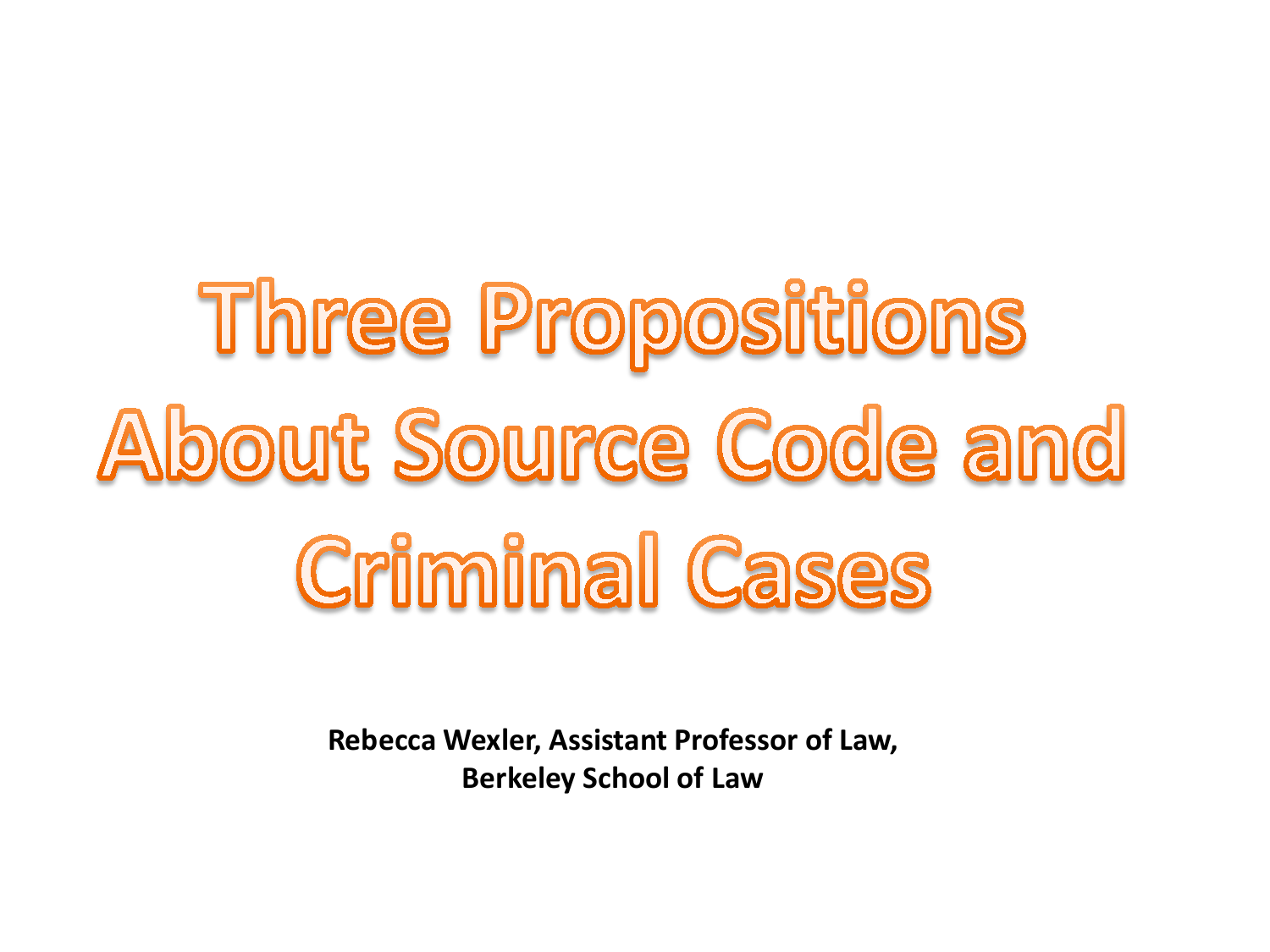*1. Source code that is irrelevant should not be disclosed.*

*2. Source code should be treated like other sensitive evidence, not privileged.*

*3. We can protect source code with protective orders.*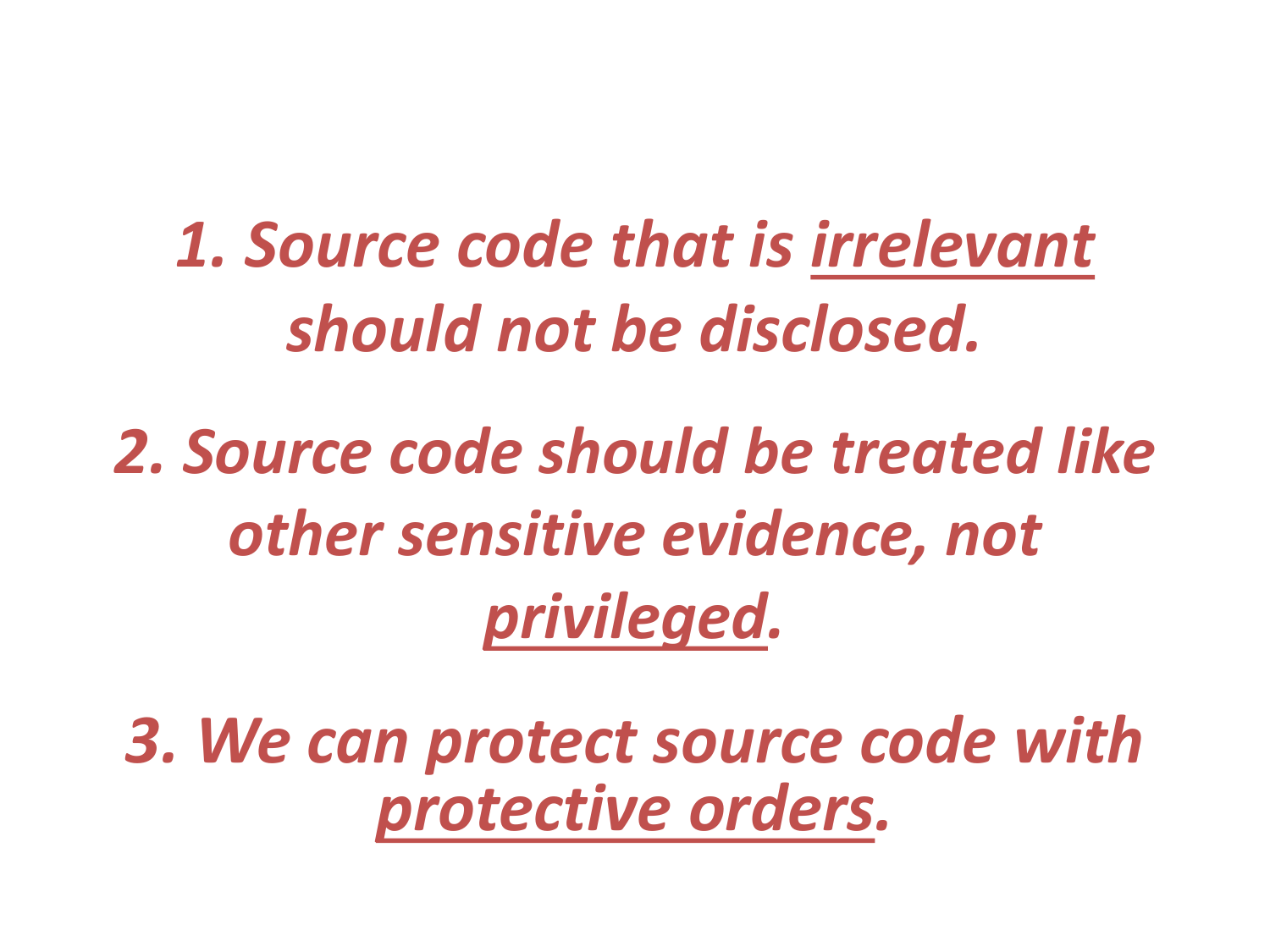## *1. Source code that is irrelevant should not be disclosed.*

• Information that is irrelevant is not admissible at trial, and not subject to criminal subpoena.

• A **judge** decides whether information is relevant or irrelevant in any given case.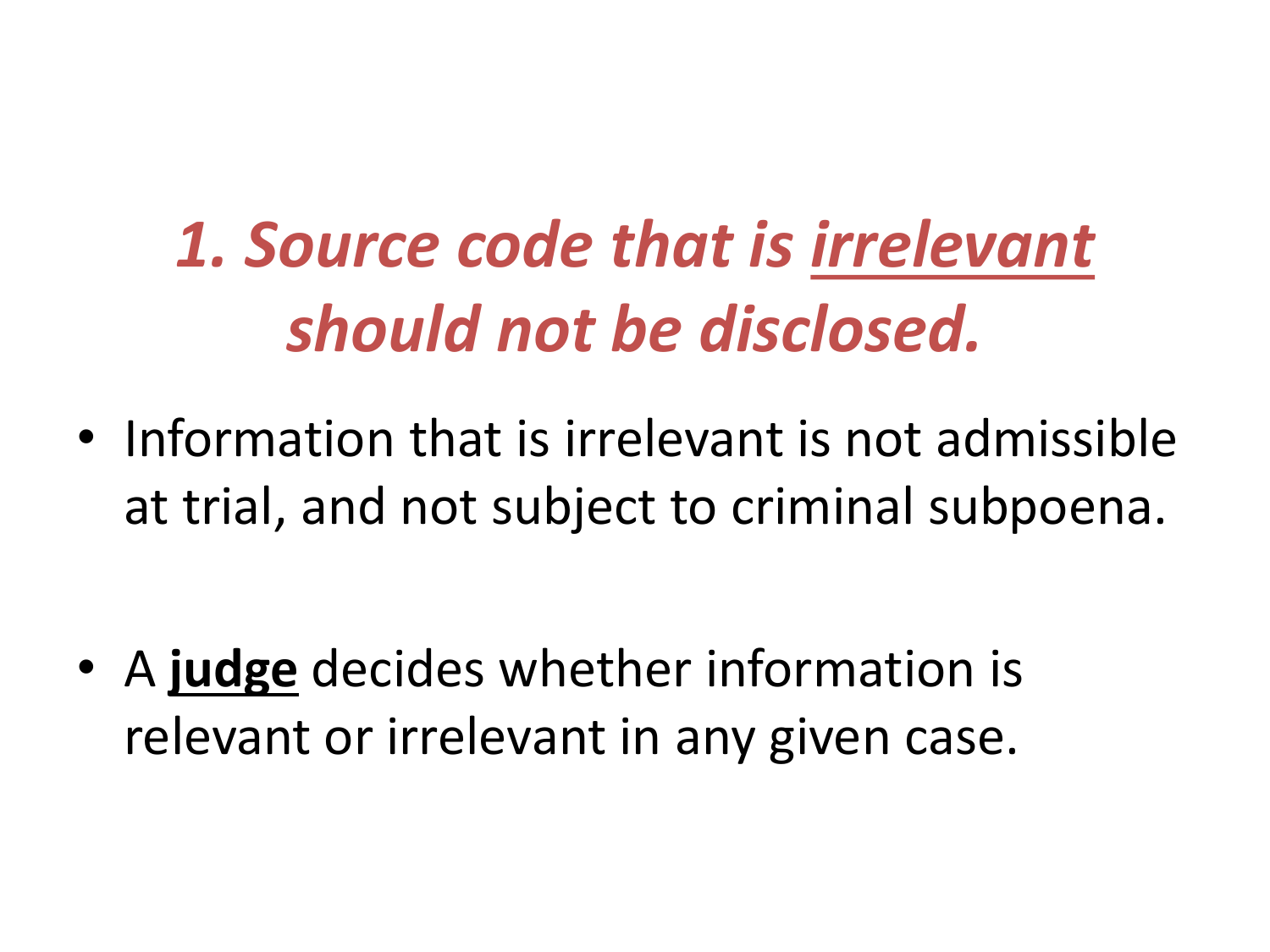*2. Source code should be treated like other sensitive information, not privileged.*

- Criminal cases routinely implicate sensitive information; if it is relevant, it is subject to subpoena.
- If producing sensitive information would impose an "undue burden," judges have discretion to deny subpoenas on a case-bycase basis.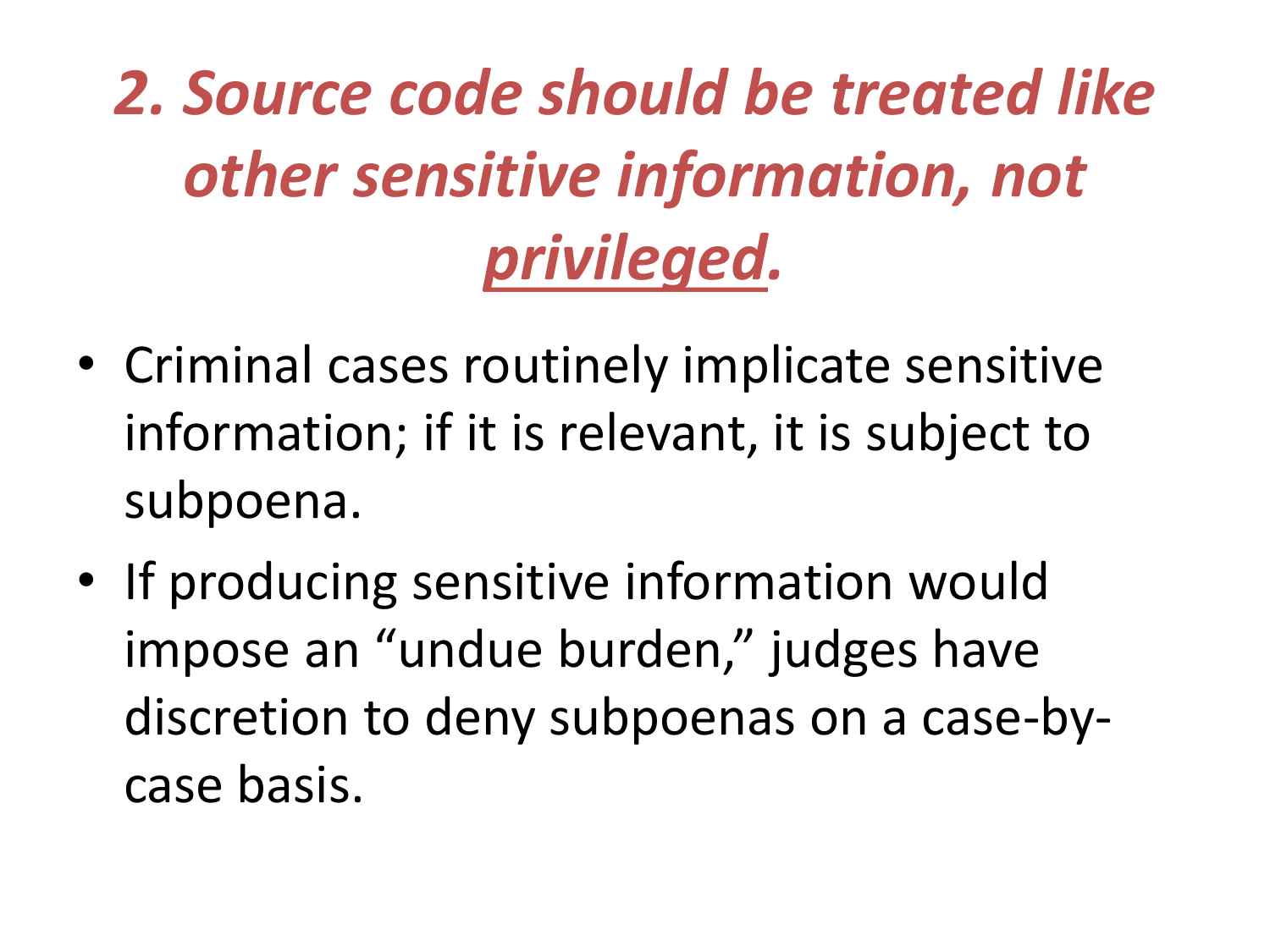*2. Source code should be treated like other sensitive information, not privileged.*

- Privilege is different—it raises the burden on the defense from establishing relevance to establishing *necessity*.
- There is no good reason to privilege source code—or other trade secrets—in criminal cases.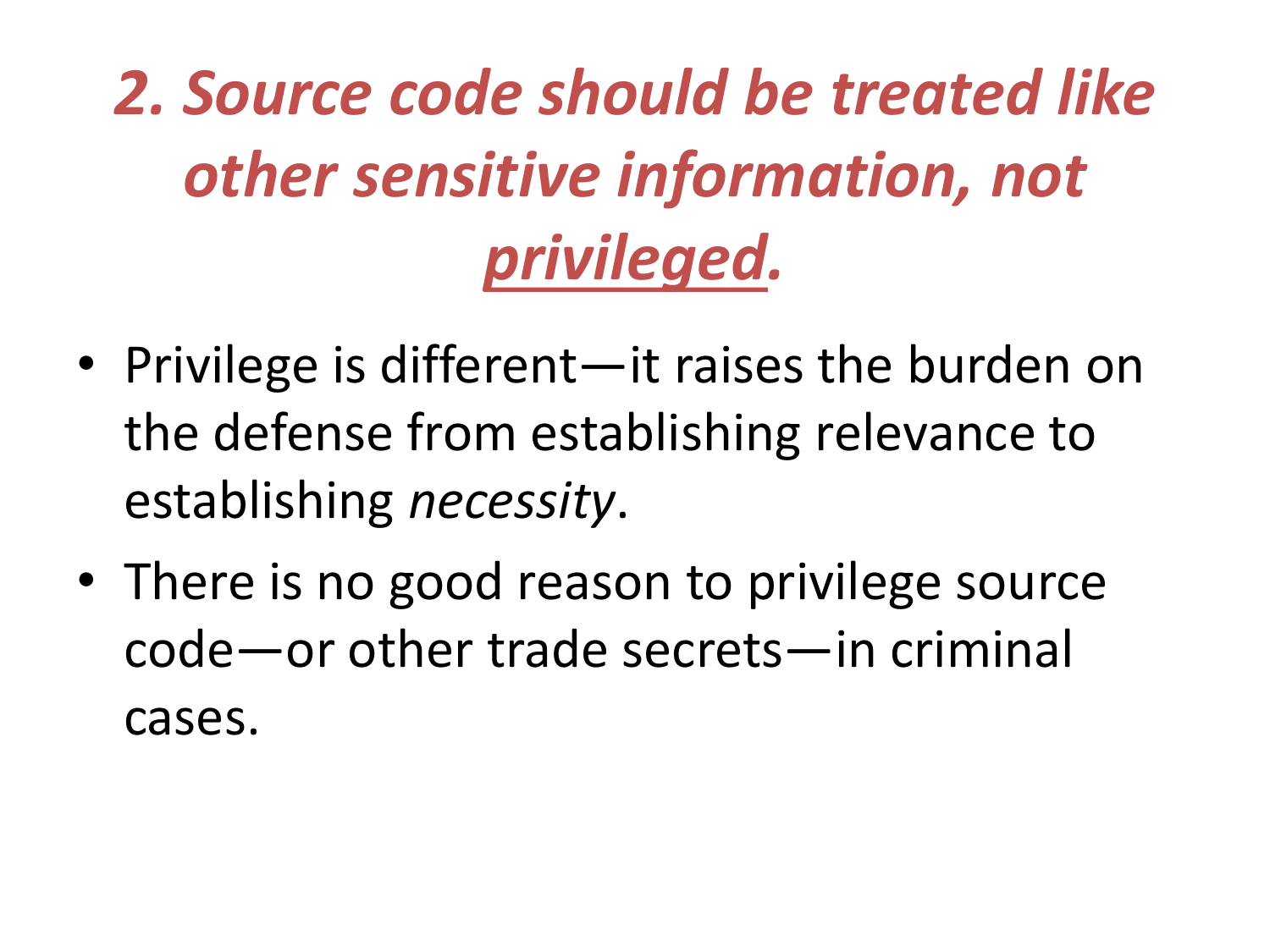*2. Source code should be treated like other sensitive information, not privileged.*

• Trade secrets law is about commercial competition, not cross-examination.